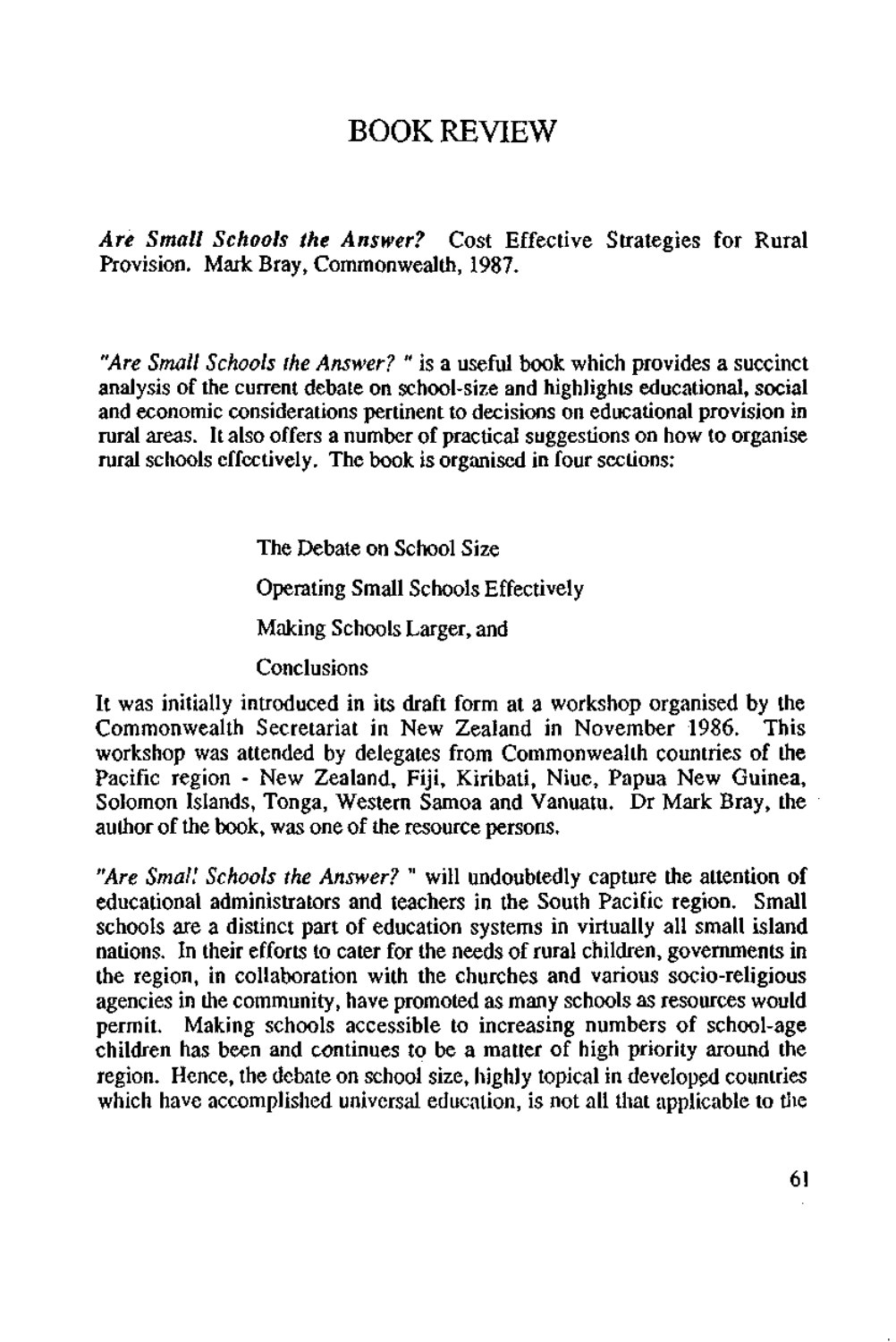small island nations of the region. For, in the region, the question is not of closing small schools, for whatever reasons, but of opening more schools in order to enhance accessibility in rural and remote areas. Section 1 of the book, therefore, needs to be read with this regional perspective in mind.

Teachers handling multi-grade teaching will benefit a great deal by a closer study of Section 2 which deals with creating effective teaching groups, staffing and resources. The suggestions on group teaching and drafting time-tables for multi-grade classes are particularly helpful and can be easily adapted to suit specific contexts. Concerns, perhaps, specific to the region which are related to the quality of education provided in schools, be they small or large, need linking to issues raised in this section of the book. Centralized curriculum development, constraints and challenges inherent in teaching English as a second language and using it generally as a medium of instruction in TESL situations and those presented by external examinations, are a few examples of concerns which preoccupy teachers in many countries of the region.

At a more general level, however, the book seems to be based upon the assumption that 'many features of small schools are truly international' (page 8) and that an analysis of such features should prove useful to educational administrators and teachers across countries despite differences in their overall development. Based on this assumption, the book can be seen as a valuable source of ideas and suggestions on organising small schools anywhere. However, in practical terms, it appears that such an assumption has deterred the author from giving the small schools from the island states of the South Pacific region fair treatment. The omission is obvious and rather puzzling as the book is said to be a product of a workshop attended by delegates from the South Pacific region. One naturally wonders whether the workshop generated any ideas/illustrative materials based on the experience of organising small schools in the South Pacific region which were worthy of inclusion in this book. Furthermore, the claim that 'this book is one of the workshop's products' (page 7) can not, in the absence of material from the South Pacific region, be taken too seriously. It is a pity that a real opportunity for "balancing' the book was not really used by the author, with the net result being that the preponderance of illustrations from Canada, USA and Australia alienates teachers and administrators in the South Pacific. The impression, therefore, that what is being said or discussed is only remotely relevant to the South Pacific region minimises the impact of the book on anyone reading it here.